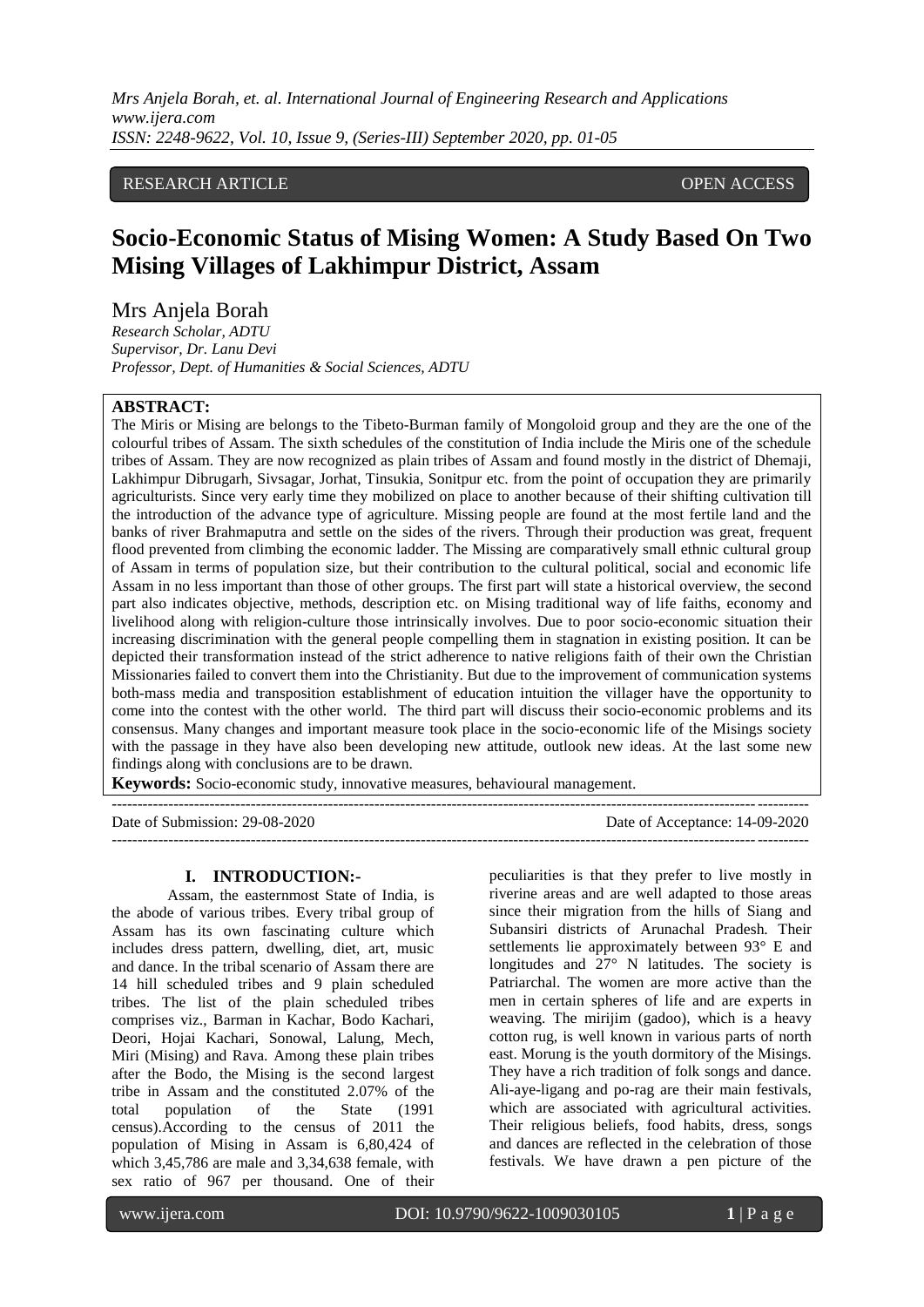Mising tribe and other different aspects of the community below.

# **Population:**

According to 1971 census, the total population of Mising (Miri) tribe in Assam was 259,551. In 1980, no census operation could be done due to Assam Agitation launched for detection and deportation of foreign nationals. The subsequent census of 1991 recorded total population of the tribe at 467,790. The total population increased to 587,310 in 2001 census. Of total 587,310 the male-female figures were 299,790 and 287,520 respectively, the ratio being about 959 female against per 1000 male population According to census of India conducted in 2011, the population of Mising in Assam is 6,87,310 of which 3,95,710 are male and 2,67,520 female. They live in 11 districts of Assam: Dhemaji, Lakhimpur, Sonitpur, Bishwanath, Tinsukia, Majuli, Dibrugarh, Sibsagar, Charaideo, Jorhat and Golaghat. The Misings have various clans such as, Bori, Gam, Doley, Kuli, Kutum, Kumbang, Kaman, Kardong, Morang, Mili, Narah, Pegu, Patir, Padi, Payeng, Regon, Chungkrang, Tayung, Taid, Taye, Yein, etc. There are further classification of nine different groups known as Pagro, Delu, Oyan, Dambug, Sa-yang, Moying, Samuguria, Temera and Bongkual. Moreover, to these groups, two more groups, namely Bihia and Bebejia are also described as Mising by some authors.

## **Economy:**

Agriculture is the principal means of subsistence of the Misings community. The grow different varieties of rice paddy, some of which they sow in spring for harvesting in summer, some others being transplanted during the rainy season and harvested in autumn. Agriculture is the principal means of subsistence of the Misings community. They cultivate different varieties of rice paddy, some of which they are sown in spring harvesting in summer, they transplant some others during the rainy season and harvest them in autumn. They also grow mustard, pulses, maize, vegetables, tobacco, bamboo, areca, etc, principally for their own use, with the exception of, they are poor horticulturists. The women also contribute to the overall income of the family by rearing pigs, fowls and most often goats. They are buyers, not makers of metallic utensils and jewellery. They are also not known for carpentry. However, they make almost all the tools which are required in their regular life, such as baskets, carry bags, trays, boxes, fish traps of various kinds, hencoops, etc., bamboo and cane are the most used materials in

making these tools. They make wooden items such as boat-shaped mortar and the pestle, and, of course, canoes, so significant for riparian people living in flood prone areas.

# **Education:**

Education is an important component of human society. The scope of education is so wide that it cannot be restricted within a specific boundary. Since education deals with the all-round development of the individual, it covers all aspects of human development such as physical, mental, moral, social and spiritual. Education is considered to be the best agent of social change. Education brings about modification in the personality of individuals and this turn brings about change in the society.

With regard to modern education, the Misings of Assam came in to contact during the last decades of  $19<sup>th</sup>$  century .Before advent of the British in Assam in 1926, Misings were totally illiterate and avoid modern form of education. It was during early decades of the  $20<sup>th</sup>$  century that the Mising individuals started modern education. In the year 1926, Charu chandra Doley and 1927, Muhi Chandra Miri did first B.A. and BSc respectively in Mising society. *Mising Bane Kebang* is a pioneer social institution who works hard to popularise modern education among the Mising society. As a result, the Misings people began to understand the value and importance of modern education. After independence of the country, the academic environment of India underwent great change. Educational facilities made available by the governments could not reach the Mising society .But after 1960s Mising youths were adopt modern education and very recently, Mising society was very much conscious about their children to sending them in convent schools. Although, it has became evident that there is bit increase of literacy rate of Mising society but they are enough to do in the field of education.

The Misings are facing various problems like, lack of permanent cultivable land, educational backwardness, lack of infrastructure facilities, absence of entrepreneurship etc. The concomitant problems like socio-cultural practices of the people are also not congenial to augment development programmes. On social status point of view, it was found that women's position is quite inferior to that of men. Similarly, a Mising woman does not have the right to decision- making process either in the family or in the village community. Thus, the whole question of socio-economic status of Mising tribe and for those reason tribal communities is a matter of tradition and belief. In view of the above, it is imperative to undertake an in-depth study on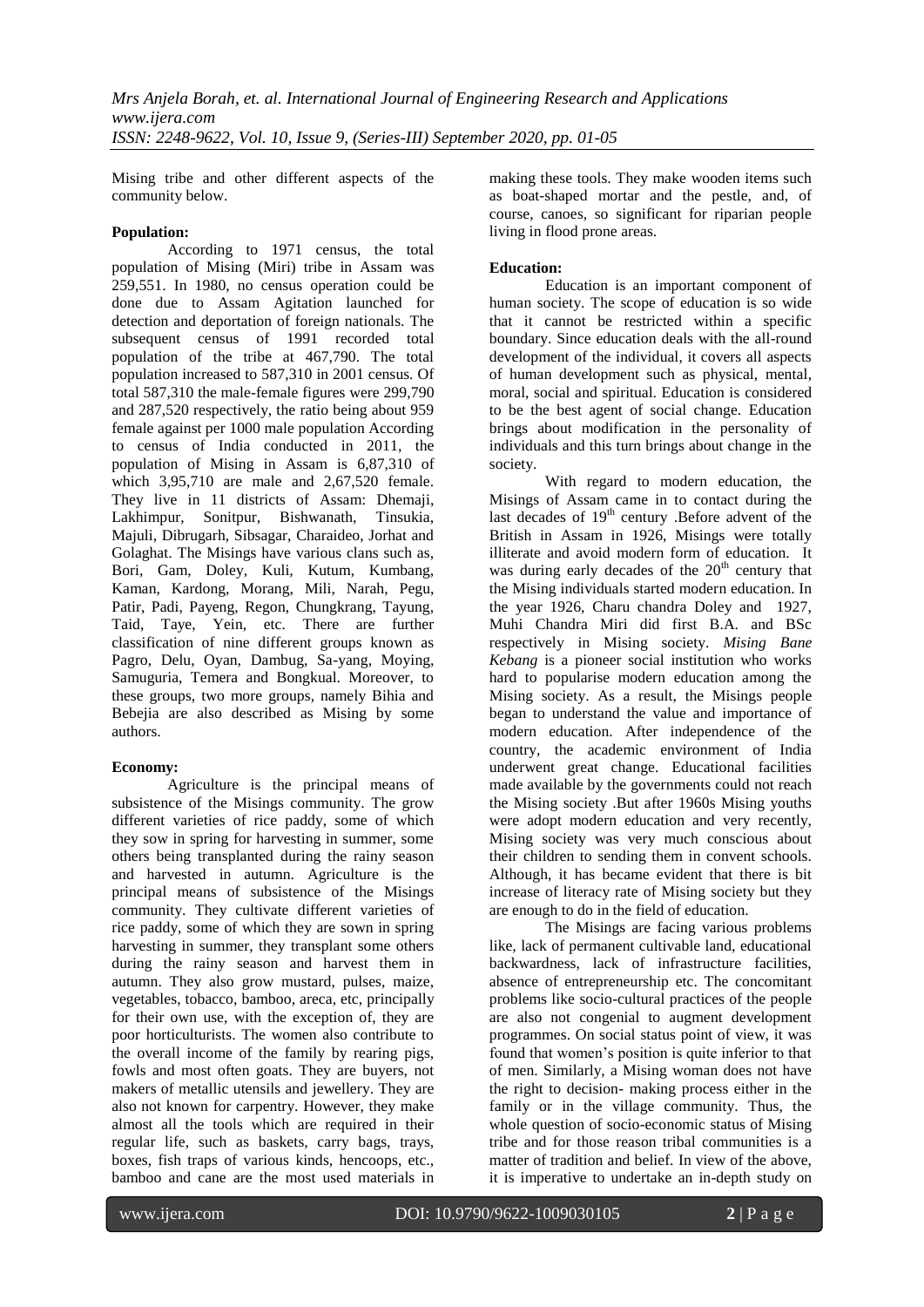Socio-Economic Status of Mising Women: A Study Based on Two Mising Villages of Lakhimpur District, Assam. It is hope that such effort will sufficiently give focus upon this recent phenomenon.

**RECENT CONCERN:** Women's political empowerment is becoming the central issue at present time. Independence has brought with it the opportunity for equality in social and political spheres, through the instrumentality of the Constitution. The  $73^{\overline{rd}}$  Constitution Amendment Act has provided a statutory frame-work for decentralize democratic polity which intended to ensure the smooth functioning of the three-tier structure. The active participation of women in the decision making levels has already started at the grass roots level of Gram-Panchayat. 33% reservations of seats for women at all tiers of Panchayat have made a significant political change in the life of the women. The women are taking full advantage of the 33% representation are gradually come forward and acquire their rights and take direct role in the decision making process and leadership pattern. In the backdrop of this empowerment of women becomes a catchy word for the polical elites and an issue of discussion and research for the social scientists.

## **II. OBJECTIVES:**

- i) To analyse the socio-economic condition of the respondents.
- ii) To analyse the impact of education in the occupational transformation among the Mising women.
- iii) To suggest various ways and means for improving the socio-economic status of Mising women and to empower them.

#### **III. METHODOLOGY:**

The study was designed in phase wise manner. The following were the phases of study:

## **SELECTION OF THE UNIVERSE:**

In this study the researchers had selected 2 Mising villages, 1 each from 2 Gaon Panchayats in the Lakhimpur District of Assam. The selected villages were namely Borbil Mising gaon and Kachikota Mising gaon. Borbil Mising gaon, in the district of Lakhimpur is surrounded by Rangajan Tiniali on the East, Deejo Tea Estate on the West, Koilamari Tea Estate on the North and Bogolijan lies on the South. The village is situated at a distance of 10 km from the North Lakhimpur town. Kachikota Mising gaon is a well known Mising village in the district of Lakhimpur. This village is located at a distance of 9 km from the district headquarter and is surrounded by river Subansiri on

the East, Borongabari on the West, Bojar on the North and Badulipara gaon on the South.

## **SELECTION OF THE RESPONDENTS:**

Since the study was related to socioeconomic life of the Misings therefore, the researcher selected 100 respondents (50 women from each villages) who were definitely represent the Mising community.

#### **TYPE OF DATA:**

Since the study was an exploratory one therefore, both primary and secondary data were collected for the study. For collection of primary data from the respondents, an interview schedule was prepared and this schedule was canvassed to the respondents. Secondary data were collected from the Government records, books and journals etc.

## **TOOLS OF DATA COLLECTION:**

The data for the study were collected from two sources i.e., primary and secondary. To collect the primary and secondary data, the following techniques were applied:

**i.** Interview Schedules ii) Interview Guide and iii) Observation.

## **SIGNIFICANT OF THE STUDY:**

The Miris, also known as Misings, are the second largest group of scheduled tribes' plains of Assam. Originally dwelling in the northern hills, they subsequently came down to the valley in the medieval period by following the river courses. This colourful ethnic group are now a plain tribe of Assam. The tribal's have great love for freedom. This has forced them to search for an area where they could live in the lap of nature. In the same way, Misings of Assam are very simple in their lifestyle. But the spread of modern education, development of transportation and communication, growth of urbanisation and industrialisation etc. have brought about much change in the Misings society including their economy, Polity, religion and culture etc.

This propose research will cover a vast range of a race i.e., Misings which has been a great contributor of the society but still the race is marginalised and it feels alienated. Like in all other tribal societies, women in Mising society too have their own roles and positions. Although they are treated inferior to their male counterpart, yet they have a great contribution in the society. In the context, we now examine the status of Mising women in their social and economic life. It is observed that the impact of modern forces such as modernization, westernization, industrialization,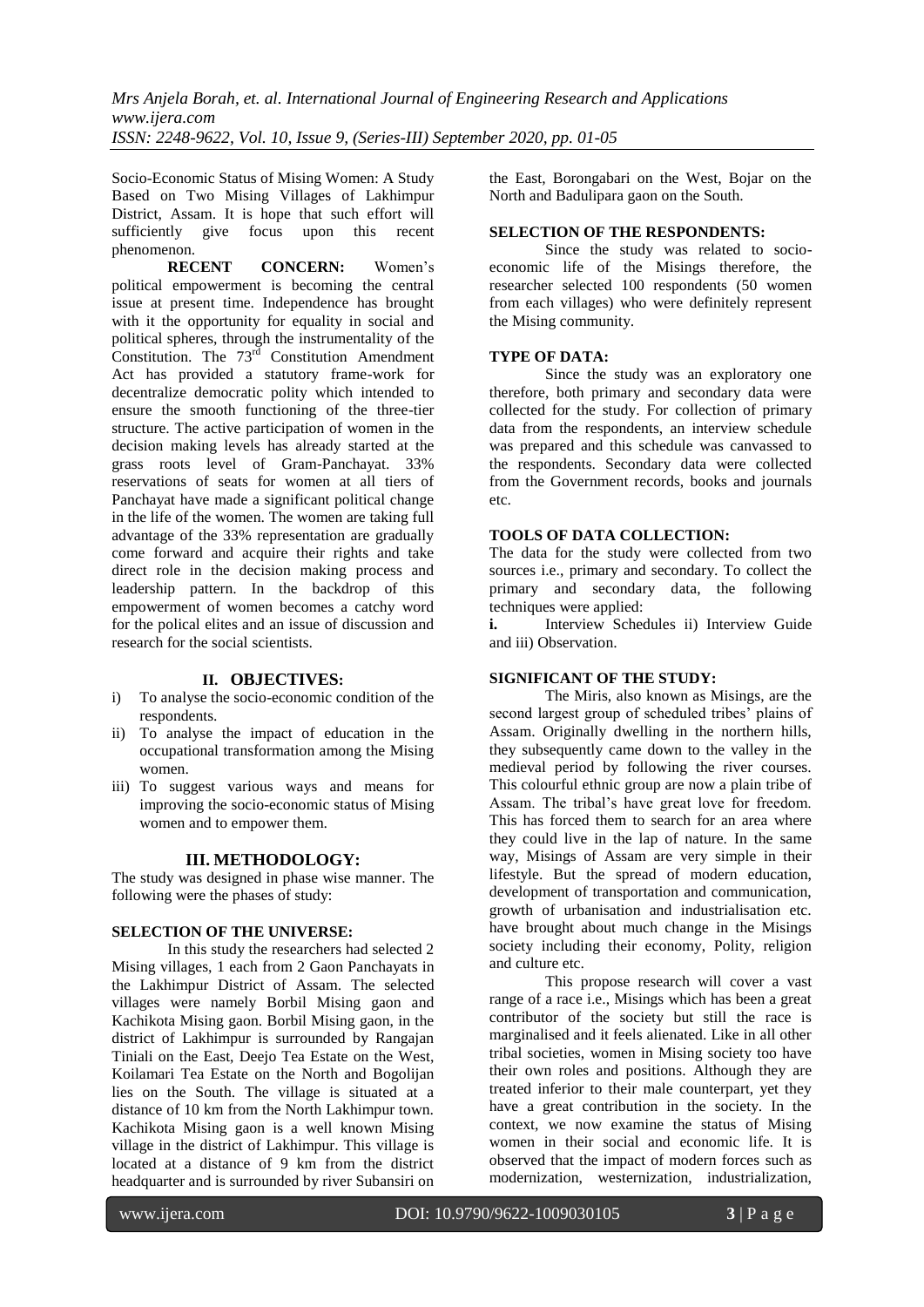modern education and science and technology etc. has deeply influenced on Mising society. Thus, a radical change is now coming in their societies so far as the status of Mising women is concerned. This research work has a great significance because the question of women socio-economic status of tribal society is at stake. The study is an attempt to take stock of the trend of socio-economic transformation of Mising women in sociological perspective. The study is significant because it will be useful to policy makers, implementing agencies to formulate policies and schemes for socioeconomic development of women folk of Mising society. The present study is very significant because no one has done any research work in this topic. So there exists a genuine necessity for undertaking the present research work.

### **IV. MAJOR FINDINGS:**

The following are the major findings of this study:

- 1) The respondents of our sample consisted of 100% female. As many as 57% belonged to the age group of 20-40 years while 43% belonged to 41-70 years.
- 2) So far as the family settings and the type of family of 98% respondents was found joined family while 2% respondents was nuclear form of family.
- 3) The respondents of our study were found followers of Hinduism and Christian. In this study it was found that the religion of 97% respondents were Hindu and while the religion of 3% respondents were Christian.
- 4) With regard to occupation of respondents it was found that 81% had practised agriculture, 11% were involved in business and 8% were engaged in govt and other services.
- 5) With regard to traditional social structure of the society that 80% of the respondents were active part in village council meetings. Majority of the respondents i.e. 90% were considered that village council is settled item family or inter-personal disputes or crimes. We also found that maximum number of respondents 90% viewed on change in social structure due to impact of modern forces like education, science and technology, urbanization, industrialization etc.
- 6) In this study we find that 82% of the respondents were not aware of application of modern technology in agricultural activities while 18% of respondents were very much aware of using modern technology such as tractor, power tiller, pitchforks etc.
- 7) For most of the respondents the local area of concern in government schemes is economic development. A large majority of the

respondents 65% thought that their participation in Panchayats and provided schemes for economic development of their society.

- 8) Our study shows that 42% of our respondents were spend their leisure time in fishing activities.
- 9) In this study we found that 75% of our respondents viewed that for improving their socio-economic status women should participate or go forward and adopt modern education and skill development programmes.
- 10) Lastly, in this study we saw that 70% of the respondents were aware of their own tradition and culture. Most interestingly all the respondents spoke their own language at home as in society.

#### **V. CONCLUSION:**

The findings mentioned above suggest that a few socio-economic changes are taking place in Mising society. The young generation and specially educated women are always welcome the concept of modernization. Therefore, we can conclude that a trend of change can be observed in socioeconomic aspect of tribal communities. It is noteworthy to mention here that the present study is not completely adequate to draw a perfect conclusion about socio-economic life of the Mising women because it is a micro level study based on 100 respondents of two Mising villages in Lakhimpur district of Assam. Thus, the findings and generalization of the present study may have limited Sapplicability. Further study in this area is required to understand the emerging trend of economic life of Mising women and this is left to the future investigators.

#### **REFERENCES:**

- [1]. Baveja, J.D., Across the Golden height of Assam and NEFA-1960
- [2]. Bordoloi, B.N., Sharma Thakur, G.C. and Saikia, M.C., Tribes of Assam, Part-I, 1987
- [3]. Borthakur, B.N., Communication and Village Development,1993
- [4]. Gait, E.A., History of Assam, 3rd Edition,1984
- [5]. Ghosh, B.N., Scientific Method and Social Research, New Delhi-1992
- [6]. Kagyung, B., Mising Jonojivan, Guwahati-2002
- [7]. Medok, Progress(Ed), OBONORI, Lakhimpur-2005
- [8]. Dr. Pegu, N.C., The Mishings of the Brahmaputra Valley, Dibrugarh -2005
- [9]. Mipun, Jatin, The Mishings of Assam , New Delhi-2000